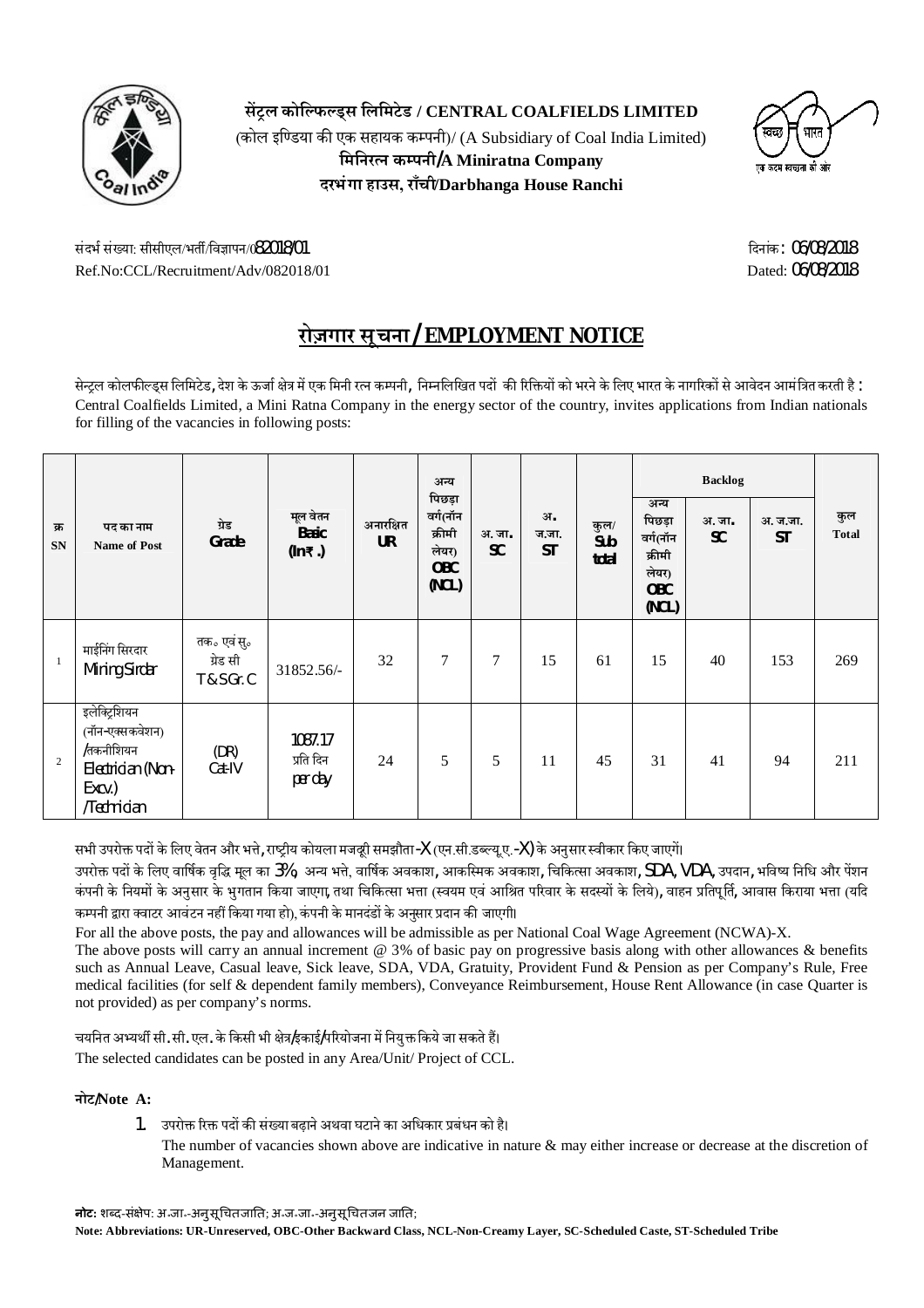- 2. अनुसूचित जाति/अनुसूचित जनजाति/अन्य पिछड़ा वर्ग (नॉन-क्रीमी लेयर) अभ्यर्थियों के लिए पदों का आरक्षण भारत सरकार के दिशा /निर्देशों के अनसार िकया जाएगा । Reservation of posts for SC/ST/ OBC (Non Creamy Layer) will be as per Govt. of India guidelines.
- 3. ऐसे अभ्यर्थी जो अन्य पिछड़ा वर्ग में क्रीमी लेयर के अंतर्गत आते है वे नॉन क्रीमी लेयर को स्वीकृत छूट के हकदार नहीं हैं। The OBC candidates who belong to "Creamy Layer" are not entitled to any concession admissible to OBC-NCL candidates.
- 4. महिला अभ्यार्थीयों एवं शारीरिक रूप से विकलांग से अनुरोध है कि उपरोक्त पदों के लिए आवेदन न करें। Female candidates & Physically Handicapped candidates are requested NOT to apply for the above posts.
- 5. यदि, योग्यता मापदंडो को पूर्ण करते हों, तो एक अभ्यर्थी , एक से अधिक पदों में आवेदन कर सकते हैं। परन्त सभी पदों में उन्हे अलग अलग आवेदन जमा करना होगा साथ ही उतनी ही बार आवेदन शुल्क (यदि लागू हो तो) भी जमा करना होगा। If eligible, one candidate can apply for more than one post. However, such candidates have to submit a separate applications along with separate application fees (if applicable) for each post applied.
- 6. जिन अभ्यर्थियों का न्यूनतम आवश्यक योग्यता में मांगी गयी योग्यता की परीक्षा का पूर्णतः परिणाम नहीं आया हो, ऐसे अभ्यर्थी कृपया आवेदन ना भरें। Candidates whose result of the essential minimum qualification required as mentioned in the next section is awaited should not apply.
- **7. अËयथêयŌ के ÆयूनतमआवÔयक योµयता से संबिÆधत ÿमाण-पý, िनिदªिĶ अंितम तारीख 10/08/2018 को उनके अिधकार म¤ होनेचािहए। Candidates must have passed and must be in possession of their minimum essential qualification as on 10/08/2018.**
- **8. कायª-अनुभव एवं आयु-सीमा केिलए िनिदªिĶ अंितम ितिथ 10/08/2018 ह§। Cut-off date for experience and age is 10/08/2018.**

| क्र. स.<br>S.N | पद का नाम/Name of Post                                                                                              | न्यूनतम आवश्यक योग्यता/Minimum Essential Qualification                                                                                                                                                                                                                                                                                                                                                                                                                                                                                                                                                                                                                                                                                         |  |  |  |  |  |  |  |
|----------------|---------------------------------------------------------------------------------------------------------------------|------------------------------------------------------------------------------------------------------------------------------------------------------------------------------------------------------------------------------------------------------------------------------------------------------------------------------------------------------------------------------------------------------------------------------------------------------------------------------------------------------------------------------------------------------------------------------------------------------------------------------------------------------------------------------------------------------------------------------------------------|--|--|--|--|--|--|--|
| 1              | माईनिंग सिरदार<br><b>Mining Sirdar</b>                                                                              | कोयला खान अधिनियम १९५७ के अंतर्गत खान सुरक्षा महानिदेशालय से स्वीकृत मान्य माइनिंग सरदार प्रमाणपत्र<br>a)<br>अथवा अन्य प्रमाणपत्र जो कोयला खान अधिनियम १९५७ के अंतर्गत माइनिंग सरदार के कार्य के लिए स्वीकृत हो<br>मान्य गैस परिक्षण प्रमाणपत्र<br>b)<br>मान्य प्राथमिक चिकित्सा प्रमाणपत्र<br>$\mathcal{C}$<br>Valid Mining Sirdar Certificate of Competency from DGMS under Coal Mines<br>a)<br>Regulation 1957 or any other certificate in Mining which entitles to work as Mining<br>Sirdar as per Coal Mine Regulation 1957<br>Valid Gas Testing Certificate<br>b)<br>Valid First-Aid Certificate<br>$\mathbf{c}$                                                                                                                         |  |  |  |  |  |  |  |
| $\mathbf{2}$   | इलेक्ट्रिशियन (नॉन-<br>एक्सकवेशन)<br><i>तिकनीशियन</i><br><b>Electrician (Non-</b><br><b>Excavation</b> )/Technician | मैट्रिक और इलेक्ट्रिशयन ट्रेड में आईटीआई<br>a)<br>Matriculation with ITI in Electrician Trade<br>शिक्षुता अधिनियम 1961 के अंतर्गत शिक्षुता प्रशिक्षण जरूर पूर्ण होना चाहिए<br>$\vert b)$<br>Must have completed Apprenticeship Training under Apprenticeship Act-1961<br>भारतीय विद्युत नियम के अंतर्गत खदानों के लिए एलटी पर्मिट या 440-550 वोल्ट्स माइनिंग पार्ट्स पर्मिट खदानों<br>$\mathsf{C}$<br>के लिए लागू हो और जो सक्षम प्राधिकारी दुवारा जारी किया गया होगा और एचटी पर्मिट केबल जॉइनिंग<br>LT permit under IE Rules for mines or 440-550 Volts mining parts permit issued by<br>Competent Authority applicable to mines and HT permit for cable joining and overhead<br>lines issued by the competent authority applicable to mines. |  |  |  |  |  |  |  |

## **1. ÆयूनतमआवÔयक योµयता /Minimum Essential Qualification**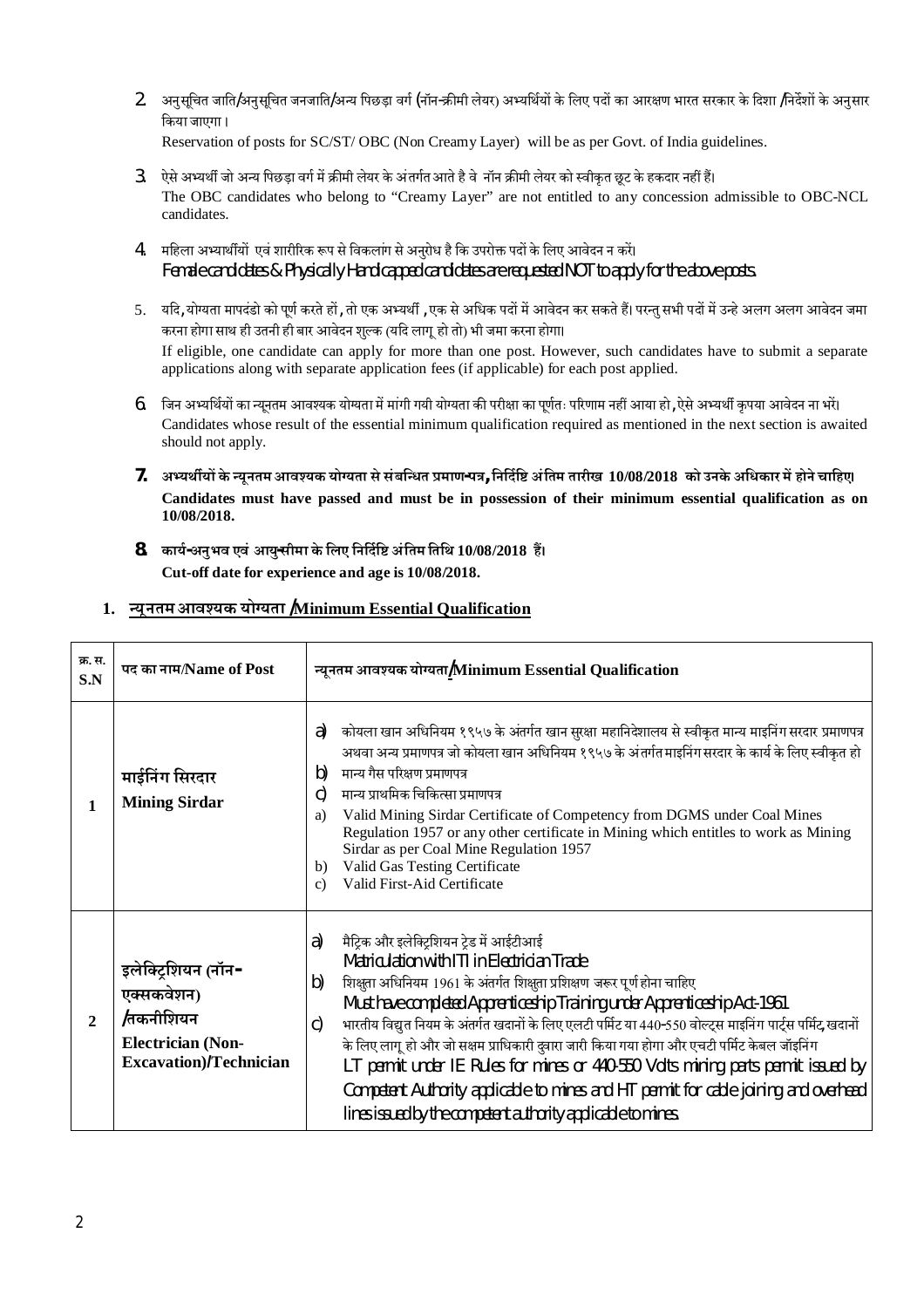### **नोट / Note B:**

1. प्रमाणपत्रों की वैधता, डी जी एम् एस द्वारा जारी 2001 के परिपत्र संख्या 1 दिनांक 07/03/2001 के अनुसार ही विचार किया जायेगा। Regarding the validityof the certificate, the circular no. 1 of 2001 dated 07/03/2001 issued by DGMS shall be taken into consideration.

### **2. माइिनंग िसरदारके पद के िलए/ For the post of as Mining Sirdar**

माइनिंग सिरदार की नियुक्ति माइनिंग सिरदार के रूप में तक॰ एवं सु॰ ग्रेड सी में होगी,जिसकी आरम्भिक मूल वेतन, एन सी डब्लू ए-१० के अंतर्गत ₹ ३१८५२.५६/-प्रति माह है, और वे एक वर्ष के लिए प्रशिक्षण में रहेंगे। एक वर्ष के प्रशिक्षण के साफल समापन के बाद उनके परिवीक्षा अवधि समाप्त कर दिया जाएगा अथवा बढ़ाया जाएगा।

Selected candidates will be inducted as Mining Sirdar in T & S Grade C with initial basic pay of ₹ 31852.56/- under NCWA-X and will remain on training for one year. After successful completion of one-year training/probation, their probation period will be closed or otherwise extended as the case maybe.

### 3. **इलेि³ůिशयन(नॉन-ए³सकवेशन)/टेकिनिशयन पद के िलए/ For the post of Electrician (Non-Excavation)/Technician**

i) नियुक्ति के समय आई टी आई प्रमाणपात्र धारक जिन्होंने एक वर्ष के साथ एक वर्ष का प्रशिक्षण किया हो, उन्हें एन सी डब्ल्यू -१० के अंतर्गत ₹ १०३४.०४/- की दैनिक मजदूरी पर कैटेगरी-|| में नियक्त किया जाएगा तथा वे कम्पनी में 1 वर्ष के लिए प्रशिक्षण में रहेगें| एक वर्ष के प्रशिक्षण के सफल समापन के बाद ऐसे प्रशिक्षणार्थी जो कैटेगरी-II में हैं, उन्हें कैटेगरी-III में एन.सी.डब्ल्यू. X के अंतर्गत ₹ १०६५.५५/- की दैनिक मजदूरी पर नियमित किया जाएगा अथवा प्रशिक्षण अवधि बढ़ायी जाएगी

ITI Certificate Holders with One Year Course plus One-year Training at the time of induction will be placed in Category II on daily wages of ₹ 1034.04/- as per NCWA-X and they will be under training for one year in the company. After successful completion of one-year training, such Trainees in Category II will be regularized in Category III on daily wages of ₹ 1065.55/- as per NCWA-X or otherwise, their training will be extended as the case maybe.

- ii) वियुक्ति के समय आई.टी.आई. प्रमाणपत्र धारक जिन्होंने दो वर्ष का पाठ्यक्रम के साथ एक वर्ष का प्रशिक्षण किया है उन्हें एन.सी.डब्ल्यू. X के अंतर्गत ₹ १०६५.५५/- की दैनिक मजदूरी पर कैट-III में नियुक्त किया जाएगा तथा वे कम्पनी में एक वर्ष के प्रशिक्षण में रहेगें| ITI certificate holders with Two Year Course plus One-year Training at the time of induction will be placed in Category III on daily wages of ₹ 1065.55/- as per NCWA-X and they will be under training for one year in the company.
- iii) वैसे कैट-III प्रशिक्षणर्थी, जो इलेक्टिशियन (नॉन-एक्सकवेशन)/ तकनीशियन में चयनित किये गए हैं, ई एण्ड एम् संवर्ग में एक वर्ष के प्रशिक्षण के सफल समापन के बाद एन.सी.डब्ल्यू.- X के अंतर्गत ₹ १०८७.१७/- की दैनिक मजदूरी पर कैट-IV में नियमित किये जाएगें अथवा उनकी प्रशिक्षण अवधि बढ़ायी जाएगी।

Such Trainees in Category III, who are selected for the post of Electrician (Non-Excavation)/Technician, will be regularized in Category IV on a daily wage of ₹ 1087.17/- as per NCWA-X after successful completion of one-year training in E&M cadre or otherwise, their training will be extended as the case maybe.

### **2. आयुसीमा एवंछू ट/Age Limit & Relaxations**

<del>दिनांक</del> 10/08/2018 को अभ्यर्थी की उम्र 18 वर्ष होनी चाहिए और 30 वर्ष से अधिक नहीं होनी चाहिए। निम्नलिखित अभ्यर्थीयों को आय़ सीमा में छट, इस ÿकार दी जाएगी।

The candidates must have completed **18 years** of age & also should not be more than **30 years** of age as on **10/08/2018**. However, the upper age limit as mentioned above is relaxed by:-

- i) अनुसूचित जाति एवं अनुसूचित जनजाति के अभ्यर्थीयों के लिए ५ वर्ष 05 years for  $SC & ST$  candidates
- ii) अन्य पिछड़ा वर्ग(नॉन क्रीमी लेयर ) के अभ्यर्थीयों के लिए ३ वर्ष 03 years for OBC candidates (Non-Creamy Layer)
- iii) वैसे विभागीय अभ्यर्थी एवं कोल इंडिया लिमिटेड के सहायक कमॅपनियों के अभ्यर्थी, जो न्यूनतम आवश्यक योग्यता पूर्ण कर रहें हो उनके लिए िनधाªåरत आयुसीमा नहéह§। परंतुउÆह¤अपना **आवेदन उिचत माÅयम Ĭारा भेजना** होगा।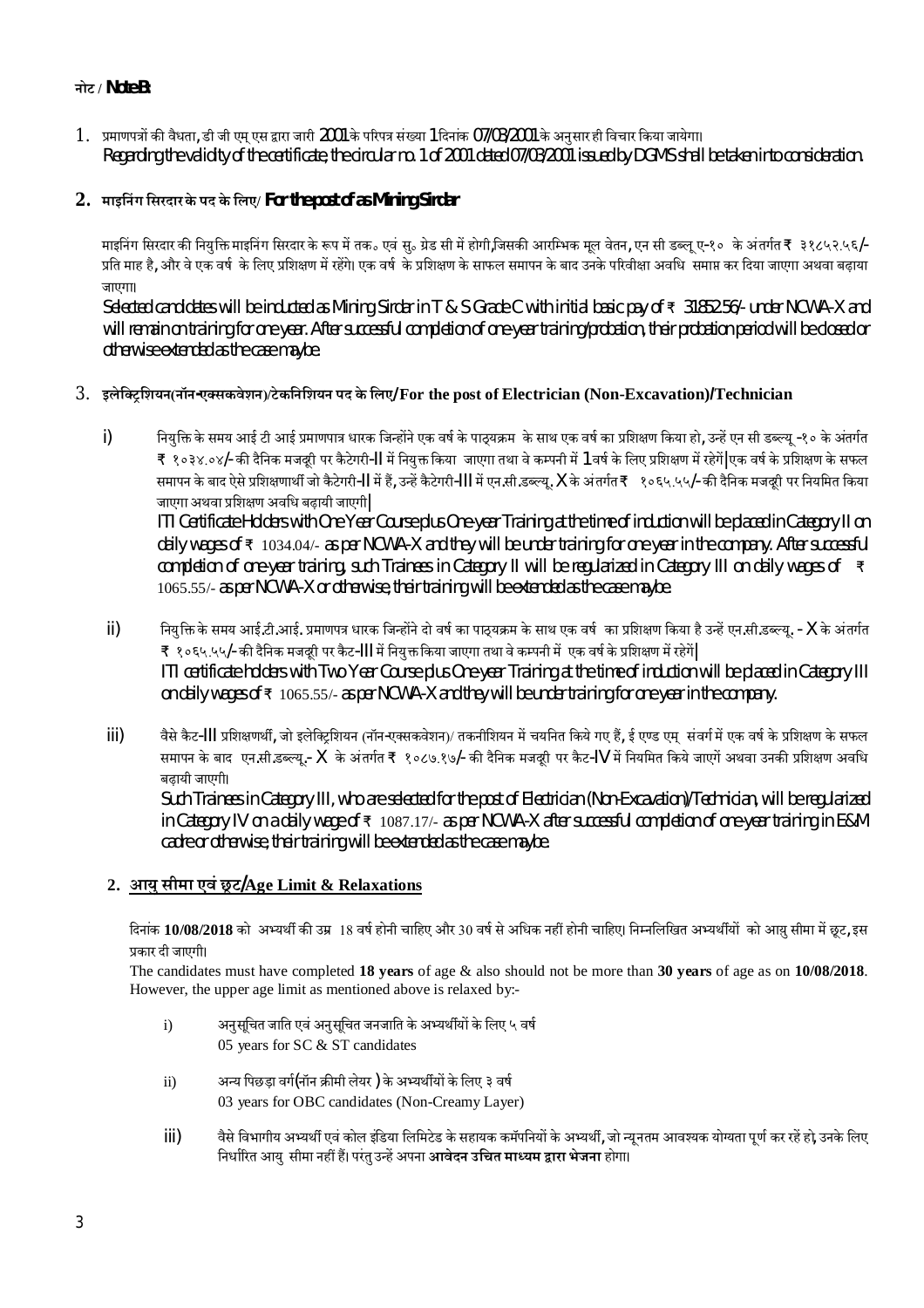Age limit shall not be a bar for Departmental candidates & candidates of other subsidiary companies of Coal India Limited fulfilling all eligibility criteria. However, **their application should be forwarded through proper channel.**

### **3. आवेदन शुÐक(अÿÂयापणêय/गैर åरफं डेबल )/ Application Fee ( Non-Refundable)**:-

i) वेसे अभ्यर्थी जो सामान्य तथा अन्य पिछडा वर्ग (क्रीमी लेयर तथा नॉन क्रीमी लेयर ) में आते हैं, उन्हें ₹ 100/- (नॉन रिफंडेबल) आवेदन शुल्क के रूप में देना आवश्यक हैं। आवेदन शुल्क जमा करने के लिए सीसीएल की वैबसाइट पर ऑनलाइन रिक्रटमेंट/भर्ती भाग में जाए, और ऑनलाइन पेमेंट पोर्टल या फिर चालान द्वारा आवेदन शुल्क जमा करें। आवेदन शुल्क के बिना आपका आवेदन खारिज कर दिया जाएगा। Candidates belonging to General and OBC (Both Creamy & Non-Creamy Layer) category are required to pay a

non-refundable application fee of ₹ 100/- only through the Online Payment Portal or by Challan which can be generated from CCL website once the candidate registers in the Online Recruitment section of the website. Applications without application fees will be rejected.  $\mathcal{L}$ 

- ii) अनुसूचित जाति / अनुसूचित जनजाति अभ्यर्थियों को आवेदन शुल्क के भुगतान में छूट हैं परंतु उन्हे आवेदनशुल्क में छूट के लिए सक्षम अधिकारी द्वारा निर्गत अनुसूचित जाति एवं जनजाति प्रमाणपत्र की स्व: सत्यापित प्रति आवेदन के साथ संलम्न करना होगा। SC/ST Candidates are exempted from payment of application fee. However, for claiming exemption in application fee they have to attach a self-attested copy of relevant certificates as applicable, issued by Competent Authority in the prescribed format, with the application form.
- iii) विभागीय अभ्यर्थी तथा कोल इंडिया लिमिटेड के सहायक कम्पनियो के अभ्यर्थीयों को जो पात्रता के सभी मानदंड पूर्ण कर रहे हों, उन्हें आवेदन शुल्क में छट दी जाएगी, परंतु उन्हें अपना आवेदन **उचित माध्यम** द्रारा भेजना होगा।

Departmental candidates & candidates of other subsidiary companies of Coal India Limited fulfilling all eligibility criteria are exempted from payment of application fee. However, their application should be forwarded through proper channel.

### **नोट/Note C:**

- i. भरा हआ आवेदन और जमा किया गया आवेदन-शुल्क, किसी भी परिस्थिति में वापस नहीं लौटाया जाएगा और न ही भविष्य में होनेवाली किसी अन्य चयन प्रक्रिया के लिए सरक्षित/आरक्षित रखा जाएगा। Application once made will not be allowed to be withdrawn and fee once paid will not be refunded under any circumstances nor can it be held in reserve for any other future selection process.
- ii. आवेदन-शुÐक िनधाªåरत माÅयम के अलावा अÆय िकसी माÅयम से Öवीकार नहé िकया जाएगा, तथा ऐसे आवेदन अÖवीकार कर िदए जाएग¤। Fee submitted through any other mode will not be accepted and such application will be summarily rejected.
- iii. यदि एक अभ्यर्थी , एक से अधिक पदों में आवेदन कर रहें है तो उन्हें सभी पदों में अलग अलग आवेदन जमा करना होगा साथ ही उनती ही बार आवेदन शुल्क (यदि लागू हो तो) भी जमा करना होगा। ऐसा नहीं करने पर उस अभ्यर्थी के सभी आवेदन खारिज कर दिये जाएंगे। If a candidate applies for more than one post he/she has to submit the equivalent amount as application fee i.e. ₹ 100/- for each post applied. More than one applications, if filled by submitting only  $\bar{\tau}$  100/- will all be rejected.

### **4. चयन ÿिøया / Selection process:**

सभी पदों में चयन **लिखित परीक्षा** के आधार पर किया जाएगा। योग्य अभ्यर्थी को रांची के किसी भी परीक्षा केंद्र में वस्तनिष्ठ लिखित परीक्षा के लिए उपस्थित होना होगा। लिखित परीक्षा की अनुसूची , उचित समय पर, सी. सी. एल. के वेबसाइट www.centralcoalfields.in में प्रदर्शित की जाएगी ।

The selection of all the above posts will be based on the performance in the **written test**. Eligible candidates will be required to appear for an objective type written test at any one of the test centers at **Ranchi.** The exact schedule of written test will be displayed on CCL website www.centralcoalfields.in in due course.

### **नोट/ Note D:**

i) लिखित परीक्षा में उपस्थित होने के लिए कोई भी यात्रा भत्ता/महंगाईभत्ता नहीं दिया जायेगा। No TA/DA shall be paid for attending the written test.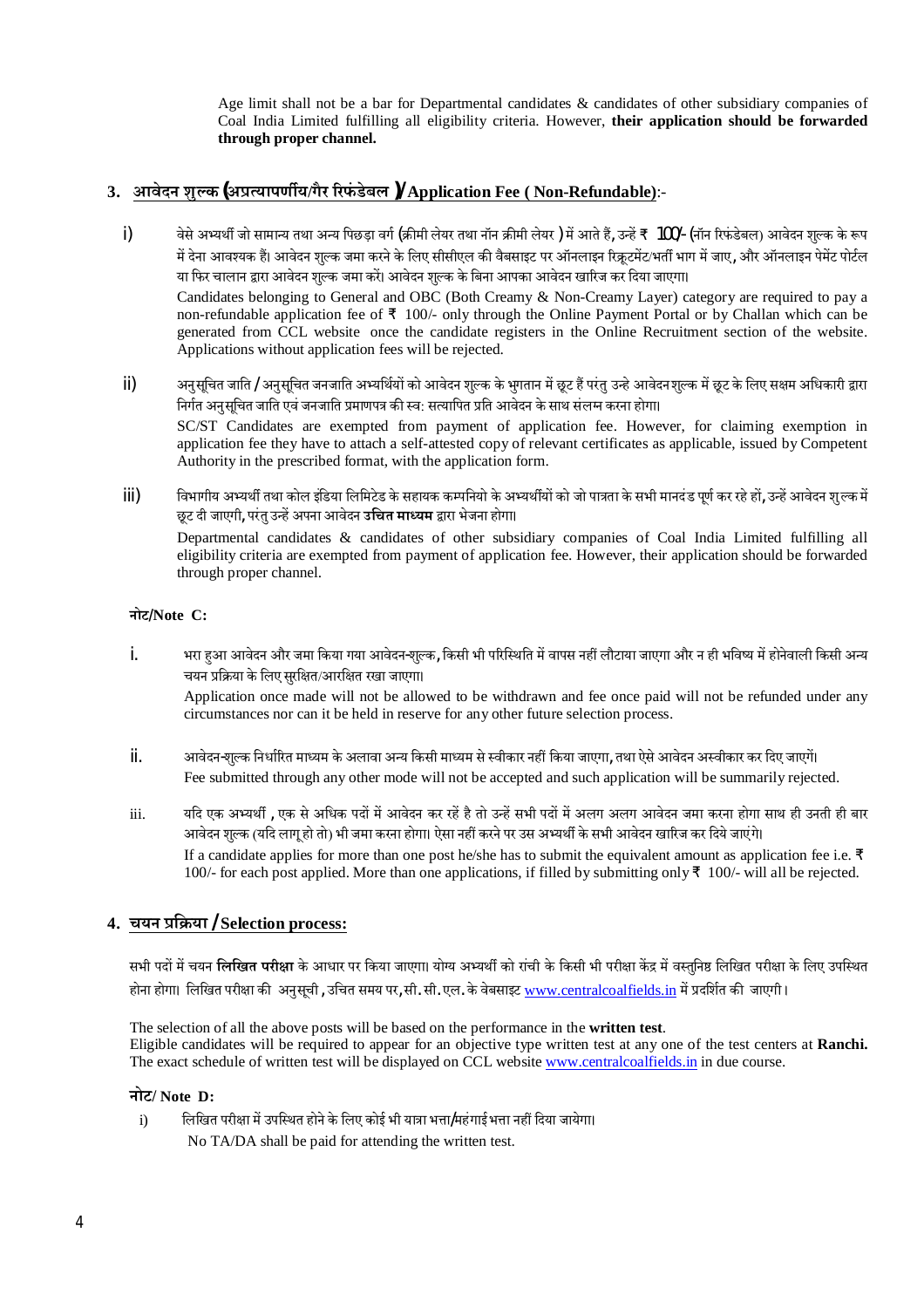### **5. ÖवाÖÃय/िचिकÂसा ÖवाÖथता /Health/Medical fitness**:-

उपरोक्त पदों के लिए अभ्यर्थीयों को चिकित्स्या स्वस्थ होना होगा. चयनित अभ्यर्थीयों को कंपनी के अधिकत मेडिकल बोर्ड द्वारा मेडिकल परीक्षा से गजरना होगा तथा अंतिम नियक्ति/भर्ती मेडिकल फिटनेस के प्रमाण पत्र के आधार पर ही होगी।

Appointment to the above posts will be subject to the candidate being medically fit as per the standards prescribed for the post by the company. The selected candidates will have to undergo a medical examination by the company's Authorized Medical Board & the final Appointment / Joining will be subject to the Medical Fitness Certificate so issued by company's Authorized Medical Board only.

### **6. आवेदन िकस ÿकार कर¤/ How To Apply**

अभ्यर्थी, जो ऊपर उल्लेखित मानदंड पूर्ण कर रहे हैं, वे **केवल ऑनलाइन माध्यम** से सीसीएल की वैबसाइट पर जाकर आवेदन भर सकते हैं। किसी अन्य माध्यम से जमा किया गया आवेदन ख़ारिज कर दिया जाएगा।

अभ्यर्थीयों से अनुरोध है कि आवेदन भरने से पहले दिये गए निर्देशों को पूरी तरह पढ़ लें। योग्य अभ्यर्थी सीसीएल की वैबसाइट www.centralcoalfields.in में लॉगिन कर अपना आवेदन भरें। ऑनलाइन आवेदन की सुविधा **10/08/2018** से 10/09/2018 तक खुली रहेगी। अभ्यर्थी अपना एक वैध और निजी ई-मेल आइ॰डी॰ रखें। परी भर्ती प्रक्रिया के दौरान, ई-मेल आई.डी. सक्रिय होनी चाहिए। ई-मेल आई.डी. बाद में बदलने या सधारने की अनमति नहीं दी जाएगी।

Candidates fulfilling the eligibility requirements and other conditions specified above can apply **only through CCL website**. Applications sent through any other mode will be rejected.

Candidates are requested to read the complete instruction hereunder before applying. Eligible candidates need to apply through CCL website www.centralcoalfields.in. Online Application will be open from **10/08/2018** till **10/09/2018. Candidates are required to have a valid personal email ID.** The email ID should be kept active till the entire recruitment process gets completed. No change in email ID will be allowed once entered.

#### **चरण 1: पंजीकरण/ Step 1: Registration**

i) www.centralcoalfields.in में लॉगिन करें। Login to www.centralcoalfields.in .

in id and password.

ii) " ऑनलाइन सेवाएँ " पर क्लिक करें उसके उपरांत " ऑनलाइन भर्ती " में जाएँ।

Click on "**Online Services**" in the CCL Homepage and thereafter go to **"Online Recruitment"**

- a. पंजीकरण के लिए एक ईमेल आई.डी. दर्ज करें। पंजीकरण के दौरान प्रदान की गई ई-मेल आई.डी. और पासवर्ड हीं आपकी लॉग-इन आई॰डी॰ और पासवर्ड है, जिससे आप लॉग इन करेंगे। Please enter an email id for registration. Email id and password as provided during registration will be your log-
- b. पंजीकरण के दौरान प्रदान किया गया नाम और ई-मेल आई.डी. बाद में बदला या सुधारा नहीं जा सकता और वही आवेदन फार्म पर दिखाई देगा। कृपया सुनिश्चित कर लें की मैट्रिक प्रमाणपत्र के अनुसार हीं आपका नाम दर्ज है। The name and e-mail id provided during registration cannot be changed/corrected later and will appear on the application form. **Please ensure to fill in the correct name as per your matriculation certificate.**
- c. **पासवर्ड नीति :** पासवर्ड कम से कम छह वर्ण के होने चाहिए जिसमें एक वर्णमाला , एक संख्यात्मक चरित्र और निम्नलिखित पात्रों में से एक पात्र होने चाहिए ! @ # \$% ^ \* \_ : {} ; = () | ? Password Policy: Password should have minimum six characters with at least one alphabet, one numeric
- character and one of the following characters! @  $\# \$\% \^*$  : } { ; = ( ) + | ? d. पंजीकरण के लिए आगे बढ़ने से पहले , नियम और शर्तों को पढे और स्वीकार करें।

Before proceeding for Registration, please read the Terms and Conditions and accept.

#### **चरण 2: लॉग-इन/ Step 2: Login**

a. कुपया ये सुनिश्चित करें की पॉप अप ब्राउज़र सेटिंग्स को बंद नहीं हैं, अगर ये अवरुद्ध है , तो इस साइट के लिए पॉप अप की अनुमति सुनिश्चित कर लें। Please ensure that pop-ups are not blocked in browser settings; if it is blocked please ensure to allow pop up for this site.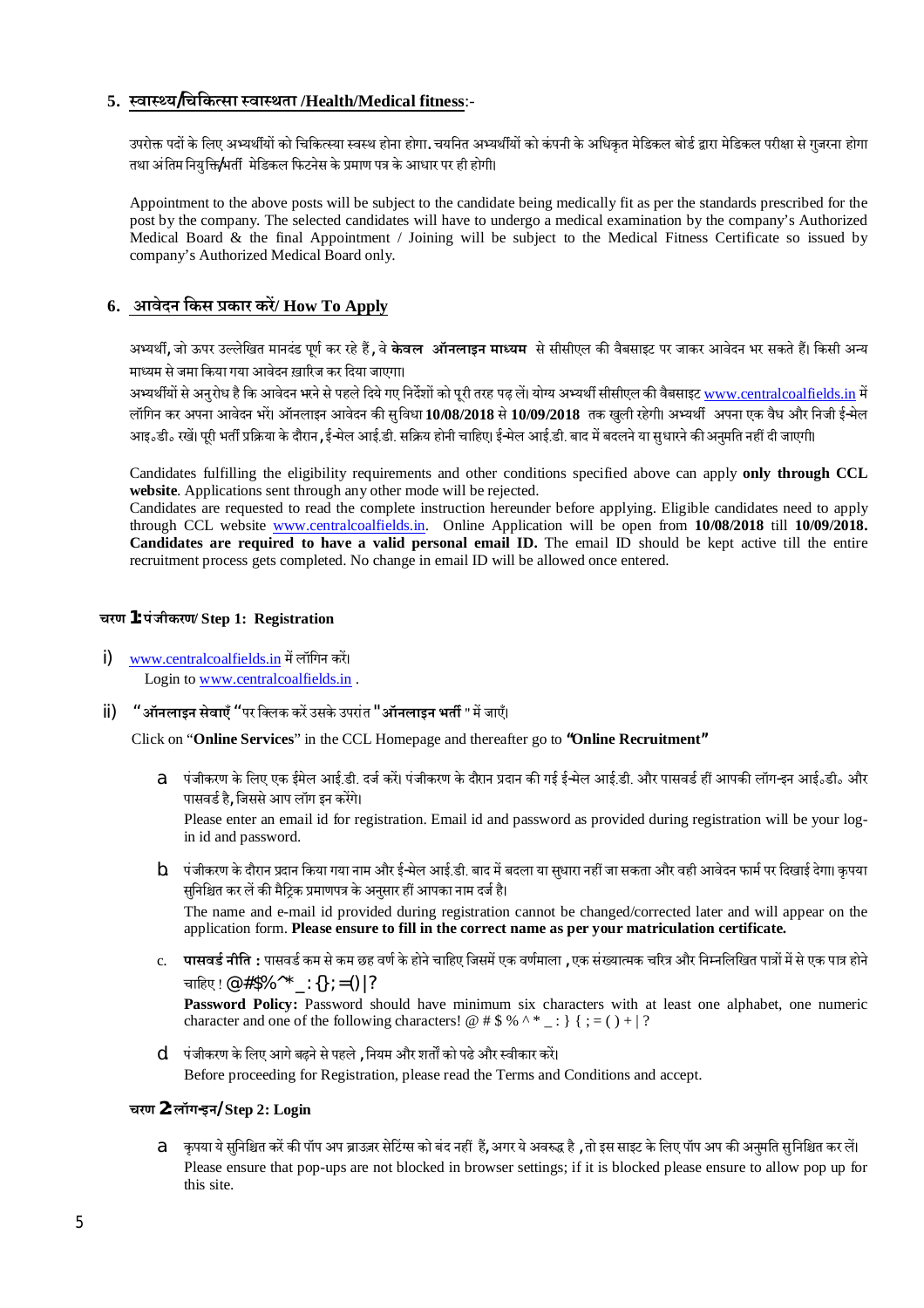- b. लॉगिन बटन पर क्लिक करें और पॉप-अप विण्डो बॉक्स में पंजीकरन के रूप में ई-मेल आई.डी. और पासवर्ड दर्ज करें। Click on login Button and enter the E-mail id and password as used during registration in the pop-up window box.
- C. सफलतापूर्वक ऑनलाइन भर्ती पोर्टल में प्रवेश करने के बाद, वेबसाइट वर्तमान पदों को एवम आवेदन शुल्क के भुगतान हेतु विकल्प प्रदर्शित करेगा। After successfully logging in to the online recruitment portal, the site will display the current openings and posts applied so far and the option of making payment of Application Fee.
- d. सामान्य वर्ग तथा अन्य पिछड़ा वर्ग के अभ्यर्थियों को आवेदन फॉर्म भरने से पहले आवेदन शुल्क जमा आवेदन शुल्क जमा करने के लिए दिये गए "पेमेंट हाईपरलिंक" कर क्लिक करें।। "पेमेंट हाईपरलिंक" कर क्लिक करने के उपरांत अभ्यर्थी मांगी जा रही कुछ जानकारियाँ जैसे विज्ञापन संख्या, पद का नाम, अपना नाम, पिता एवं माता का नाम, जन्म तिथि आदि भरेंगे और फिर या तो ऑनलाइन माध्याम से या फिर चालान उत्पन्न कर एसबीआई की किसी भी शाखा के जा कर आवेदन शुल्क जमा कर सकते है।

General & OBC candidates will first have to make payment of the Application Fee of ₹ 100/- before proceeding to fill the Application Form. For making payment of the Application Fee, please click on "Payment Hyperlink" tab. After clicking the payment hyperlink tab candidates are required to fill some details namely Advertisement Number, Post Applied For, Applicant Name, Father's Name, Mothers Name, Date of Birth, Category etc. and then make payment of application fee of ₹ 100/- through the Online Mode or by generation of Challan & thereby deposition of the Application Fee at any SBI Branch.

- e. अनुसूचित जाती, अनुसूचित जनजाति अभ्यर्थियों के लिय कोई आवेदन शुल्क नही हाई, वे सीधे आवेदन भरने की ओर बढ़ सकते है। SC/ST candidates may directly proceed to fill the Application form since they are exempted from payment of Application Fee.
- f. आवेदन भरने के लिए, बाईं ओर करेंट ओपेनिंग पर क्लिक करें और विज्ञापन और पदों के लिए जाँच करें। For filling the application form, click on Current Opening on the left side and check for the advertisement and the posts against the advertisement.
- g. अभ्यर्थी यह सुनिश्चित कर ले कि जिस पद के लिए वे आवेदन भर रहे हैं, वे उस पद के लिए योग्य है। The candidate must ensure that they are meeting the eligibility criteria against the post.

### **चरण 3: कै से ऑनलाइन आवेदन भर¤/ Step 3: How to fill the online application**

- a. अॉनलाइन आवेदन पत्र भरने से पहले, कपया सनिश्चित करें की निम्नलिखित दस्तावेज तैयार है। Before filling the online application form, please ensure the following documents are ready.
	- $\triangleright$  आवेदन शुल्क जमा की रसीद या चालान जिसमे "SBCollect Reference Number" (DU से आरंभ होता है) लिखा हुआ होगा। Payment Receipt of Application Fee or Challan bearing the "SBCollect Reference Number" starting with DU.
	- $\blacktriangleright$  वर्तमान के रंगीन पासपोर्ट फोटो स्कैन हो साथ ही स्वाहस्ताक्षरित रंगीन पासपोर्ट फोटो. Scanned recent color passport size self-attested photograph.
	- $\blacktriangleright$  सभी शैक्षणिक और व्यावसायिक अंकपत्र तथा अंको का प्रतिशत। All educational  $&$  professional marks sheet and percentages of marks.
- b. जिस पद के लिए आवेदन देना चाहते है उस पर क्लिक करें। Please click on the relevant post for which you are going to apply.
- C. नाम से आवेदन भरना शुरू करें (प्रवेशिका प्रमाण-पत्र के अनुसार), पिता का नाम , माता का नाम , पता ( वर्तमान और स्थायी ) , जन्म तिथि , लिंग, आदि , ड्रॉप बॉक्स से न्यूनतम आवश्यक शैक्षणिक और व्यावसायिक योग्यता का चयन करें और ' हाँ' या 'नहीं ' चुनें। Start filling the application with Name (as per Matriculation Certificate), Father's Name, Mother's Name, Address ( present & permanent ), date of birth, gender, etc., select the minimum required educational  $\&$ professional qualifications from the drop box and select 'Yes' or 'No' for compliance.
- d. ) स्कैन किया हुआ फोटो अपलोड करना वैकल्पिक है ,यदि हो तो उसे अपलोड करें। The photo uploading is optional, however, if you have scanned copy please upload.
- e. आवेदन पत्र भरने के पूरा होने के बाद, प्रणाली द्वारा एक एप्लिकेशन आई.डी. दी तथा भरा हआ आवेदन पत्र पीडीएफ़ फॉर्म में उत्पन्न होगा, जिसका प्रिंट निकाल ले।

After completion of filling of applications, the system generates the application ID along with the filled application (PDF), which should be printed.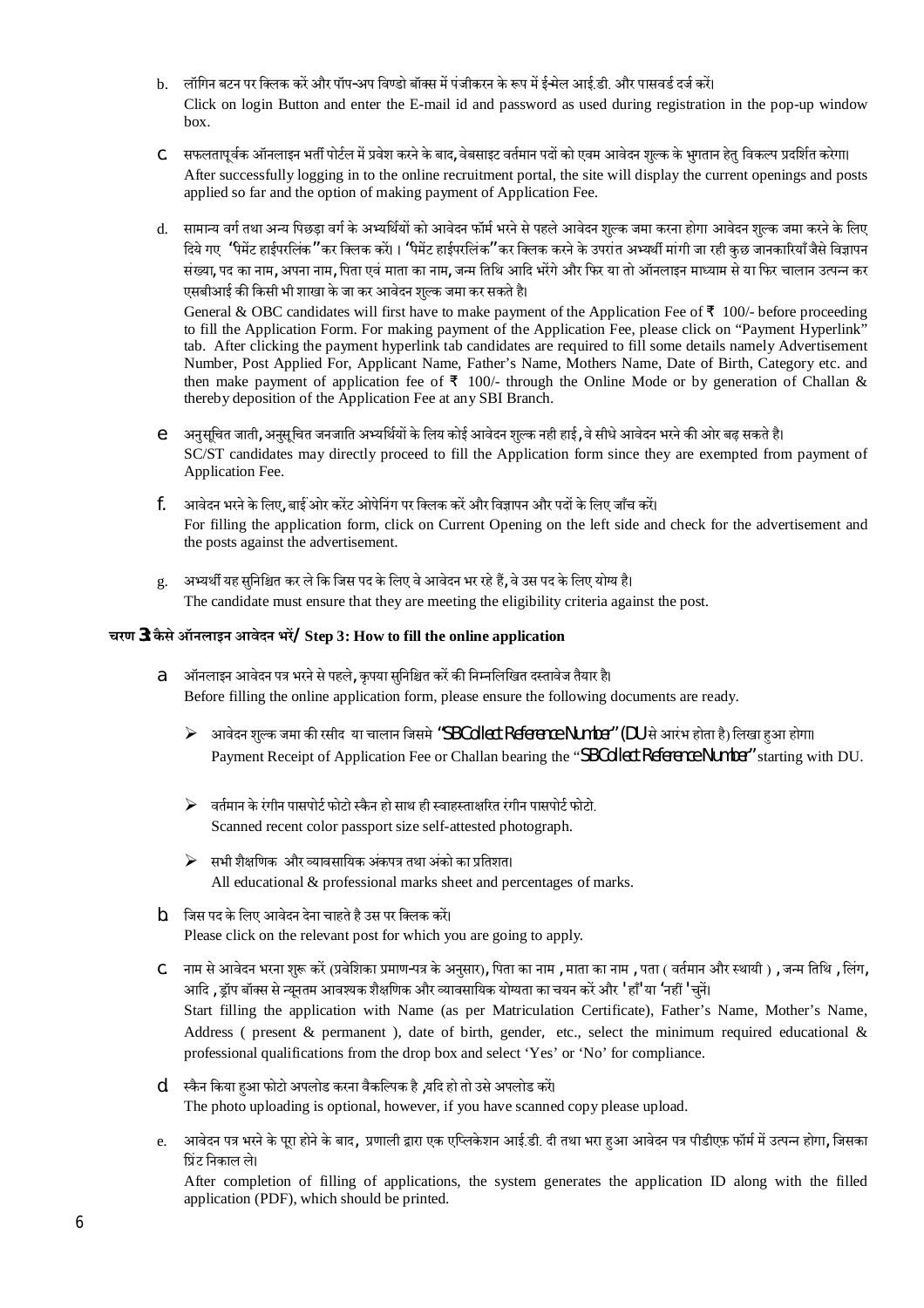#### **चरण 4: अंितम चरण/ Step 4: Final Step**

आवेदन फार्म का प्रिंट देने के बाद, उस पर रंगीन पासपोर्ट फोटो चिपका कर स्वाहस्ताक्षरित करें तथा आवेदन फॉर्म में निर्धारित जगह पर हस्ताक्षर करें तथा अन्य सभी प्रासंगिक दस्तावेज लगा कर, आवेदन भेजें। ( संलम्न करने के लिए दस्तावेजों की सूची के लिए, क्र सं 08 देखें)। अपूर्ण ऑनलाइन आवेदन या फिर अंतिम तिथि के बाद प्राप्त आवेदन ख़ारिज कर दिया जाएगा।

Print the application form, paste recent color passport size self-attested photograph (if not uploaded already) and sign at the required place. Please attach all relevant documents. [For a list of documents to be enclosed, please see the Sl. No.08]. Incomplete on-line applications or applications received after the due date or without signature will be rejected.

#### **7. आवेदन जमा /Submission Of Application**

i) सभी पात्रता मापदंडो को पूरा कर अभ्यर्थी सील बंद लिफाफे में ऑनलाइन जमा किए गए आवेदन का प्रिंट-आउट ,सभी प्रासंगिक दस्तावेजो के साथ अधिमानतः/सामान्यतः पंजीकत डाक अथवा स्पीड पोस्ट द्वारा, अंतिम तिथि **20/09/2018** तक या उससे पर्वं , दिए गये पते पर **" महा-प्रबंधक (कार्मिक-**भर्ती), भर्ती विभाग, सेकेण्ड फ्लोर , दामोदर भवन, सेंट्रल कोलफील्ड्स लिमिटेड , दरभंगा हाउस , रांची-८३४०२९ भेजें।

Candidates should send the Print-out of the application form submitted Online along with all the relevant documents in a sealed envelope to **"The General Manager (Personnel-Recruitment), Recruitment Department, 2nd Floor, Damodar Building, Central Coalfields Limited, Darbhanga House, Ranchi-834029**" preferably through **Registered Post/Speed post so as to reach on or before 20/09/2018**.

ii) अॉनलाइन आवेदन से भिन्न कोई/किसी भी प्रकार के आवेदन, अपर्ण आवेदन या बिना हस्ताक्षर के आवेदन अथवा बिना दस्तावेजों के भेजे गए आवेदन रद्द कर दिए जाएगें।

Application sent other than through Online Mode or incomplete application or unsigned application or without all the enclosures shall be rejected.

iii) जो अभ्यर्थी स्थायी रूप से किसी सरकारी, अर्धसरकारी अथवा सार्वजानिक क्षेत्र अथवा कोल इण्डिया लिमिटेड के सहायक कंपनी में कार्यरत हैं वे अपना आवेदन **उिचत चैनल** Ĭारा ही भेजे।

Applicants who are a permanent employee working in Government, Semi-Government or Public Sector Undertaking or working in any of the subsidiary company of Coal India Limited should apply **through proper channel only.**

iv) पद का नाम तथा आवेदन आई.डी. स्प्ष्ट अक्षरों में लिफाफे के ऊपर लिखे होने चाहिए। उदाहरण :

आवेिदत पद– माइिनंग सरदार ( आवेदन आई॰डी॰-42132)

Name of the post applied for and Application ID should be clearly mentioned on the envelope containing application form in BLOCK LETTERS. For e.g.

Post Applied for -- Mining Sirdar (Application ID- 42123)

# **8. िनÌनिलिखत दÖतावेज पूणªआवेदन पý केसाथ भेजे: Following documents must be sent along with the complete application form:**

i) स्वहस्ताक्षरित शैक्षणिक योग्यता की प्रतिलिपि, मैटिक प्रमाणपत्र तथा अमणपत्र तथा अंकपत्र, डिप्लोमा प्रमाणपत्र तथा अंकपत्र एवं अन्य वैधानिक प्रमाणपत्र तथा अंकपत्र जिस पद के लिए आवेदन भरा हैं, उसके न्यूनतम आवश्यक योग्यता अनुसार। Self-attested legible photocopies of educational certificates including Matriculation certificate and Marksheet,

(10+2)/Higher Secondary Certificate and Marksheet, Diploma Certificate & mark sheets & Other Statutory Certificates & mark sheets for their relevant disciplines as per eligibility criteria mentioned in Minimum Essential Qualification section.

- ii) प्रणाली द्वारा जारी की गयी आवेदन शुल्क की रसीद/ चालान की प्रति Receipt of system generated application fee/challan.
- iii) दो िखड़कì िलफाफा25.4x11.4 सी॰ मी॰ (या 10 x4.5 इंच)। Two window envelope of 25.4 X 11.4 cm (or 10 X 4.5 Inch) size.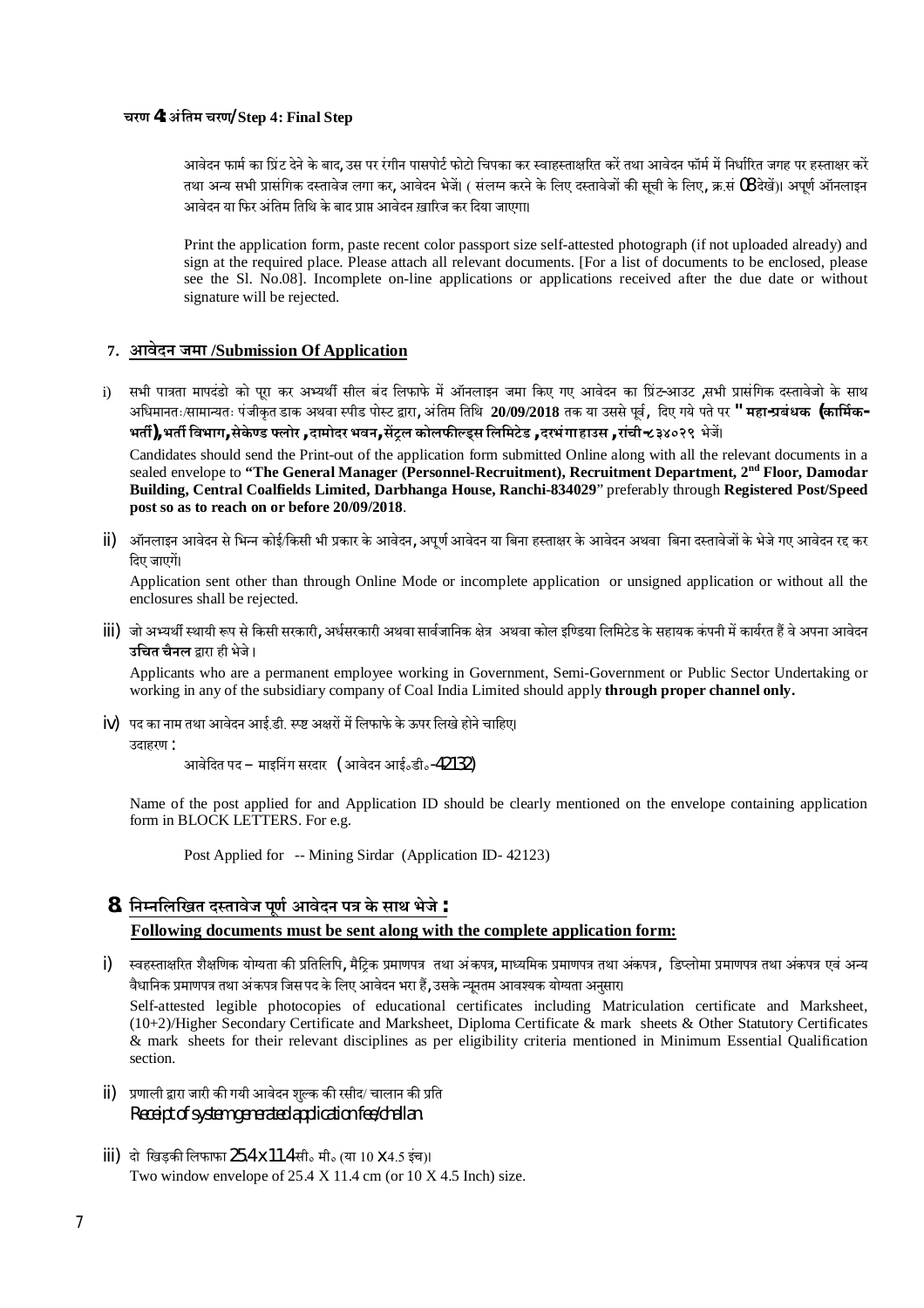iv) चार अतिरिक्त स्वहस्ताक्षरित पासपोर्ट आकार का फ़ोटो , जैसा आवेदन फार्म में चिपकाया हआ हैं और सभी के पीछे अपना नाम साफ-साफ लिखें। Four Nos. additional self-attested passport size colour photograph similar to the photograph pasted on the application form with the name clearly written on the back side.

(अभ्यर्थीयों को भविष्य में संदर्भ हेतू आवेदन पत्र में संलम्न समान तस्वीरों की पर्याप्त संख्या बनाए रखने की सलाह दीजाती है/

Candidates are advised to retain an adequate number of similar photographs attached in the application form for future reference.)

v) अनापत्ति प्रमाण पत्र यदि अभ्यर्थी स्थायी रूप से किसी सरकारी, अर्धसरकारी अथवा सार्वजानिक क्षेत्र अथवा कोल इण्डिया लिमिटेड के सहायक कंपनी में कार्यरत ह§।

No Objection Certificate in case of permanent employees working in Government, Semi-Government or Public Sector Undertaking or working in any of the subsidiary company of Coal India Limited.

vi) अनुसुचित जाति/अनुसुचित जनजाति/ अन्य पिछडे वर्ग(नॉन क्रीमी लेयर) का नवीनतम जाति प्रमाणपत्र की स्वाहस्ताक्षरित प्रतिलिपि जो निम्नलिखित अधिकारियों द्रारा **निर्धारित प्रारूप** में निर्गत किया गया हो। http://www.gyananetra.com/

ओबीसी(नन क्रीमी लेयर) के अभ्यर्थियों को अपना नवीनतम तथा वैध जाति प्रमाण पत्र **निर्धारित प्रारूप में सक्षम अधिकारी द्वारा निर्गत**, जमा करना पड़ेगा। साथ ही इनको एक घोषणा पत्र भी देना होगा जिसमें यह लिखा हो कि वे क्रीमी लेयर में नहीं आते है।

- क) जिला मजिस्ट्रेट/ अतिरिक्त जिला मजिस्ट्रेट/कलेक्टर/डिप्टी कमीश्न $\ell$  अतिरिक्त डिप्टी मीश्न $\ell$ डिप्टी
- कलेक्टर/1st क्लास स्टीपेंडरी मजिस्ट्रेट/सिटी मजिस्ट्रेट/उप डिवीजनल मजिस्ट्रेट/तालुका मजिस्ट्रेट /कार्यपालक मजिस्टेट/अतिरिक्त सहायक आयुक्त।

ख) मुख्य प्रेसीडेंसी मजिस्ट्रेट / अतिरिक्त मुख्य प्रेसीडेंसी मजिस्ट्रेट/प्रेसीडेंसी मजिस्ट्रेट।

ग) राजस्व अधिकारी जो तह्सीलदार के वर्ग के नीचे नहीं हो।

घ) उप मंडल अधिकारी जहां अभ्यर्थी अथवा/और उसके परिवार सामान्यरूप से रहते हैं।

Self-attested legible photocopies of latest Caste Certificate for SC/ST/OBC (non-creamy layer) candidate issued by any of the following authorities in the **prescribed format**.

OBC (NCL) candidates should produce their latest and valid caste certificate in the prescribed format issued by the competent authority. Further OBC (NCL) candidates will have to give a self-undertaking/declaration stating that he/she does not belong to the creamy layer.

- a) District Magistrate /Additional District Magistrate/ Collector/ Dy.Commissioner/ Addl.Dy.Commissioner/Dy.Collector/1st Class Stipendary Magistrate/City Magistrate/Sub-Divisional Magistrate/Taluka Magistrate/Executive Magistrate/ Extra Assistant Commissioner.
- b) Chief Presidency Magistrate/Addl. Chief Presidency Magistrate/ Presidency Magistrate.
- c) Revenue Officer not below the rank of Tehsildar.
- d) Sub-Divisional Officer of the Area where the candidate and/or his family normally resides.

#### **नोट/Note E:**

### $\overline{a}$ भिन्न प्रमाण पत्रों के लिए अपेक्षित निर्धारित प्रारूप, इस रोजगार सूचना के साथ संगलग्न है

**The requisite prescribed formats for the certificates is enclosed with this Advertisement as mentioned below:**

| 1. अनुसूचित जाति/अनुसूचित जनजाति प्रमाण पत्र                   |                                            |
|----------------------------------------------------------------|--------------------------------------------|
| ST/SC Caste Certificate                                        | : अनुलम्नक A/ Annexure A                   |
| 2. अन्य पिछड़ा जाति(नन क्रीमी लेयर) प्रमाण पत्र एवम घोषणा पत्र |                                            |
| OBC (NCL) Caste Certificate & Declaration                      | : अनुलम्बक $B1 \& B2/$ Annexure B1 $\& B2$ |

### **9. सामाÛय Ǔनदȶश /GENERAL INSTRUCTIONS**:

1. आवेदन की समय पर प्राप्ति परी तरह से अभ्यर्थी की जिम्मेवारी होगी। डाक के विलंभ के कारण देर से प्राप्त आवेदन अथवा फटे/क्षतिग्रस्त आवेदनों पर कोई विचार नहé िकया जाएगा।

Timely receipt of application shall be the sole responsibility of the applicant. Late receipt due to postal delay or delivery of torn/damaged application shall not be entertained.

2. जो अभ्यर्थी स्थायी रूप से किसी सरकारी, अर्धसरकारी अथवा सार्वजानिक क्षेत्र अथवा कोल इण्डिया लिमिटेड के सहायक कंपनी में कार्यरत हैं तो वे अपना आवेदन उचित चैनल द्वारा ही भेजे। ऐसे अभ्यर्थी अपने आवेदन पत्र के साथ अनापत्ति प्रमाण पात्र भी भेजना होगा अन्यथा उन्हे लिखित परीक्षा में शामिल होने नहीं दिया जाएगा या फिर चयन के उपरांत भी सीसीएल जॉइन करने नहीं दिया जाएगा।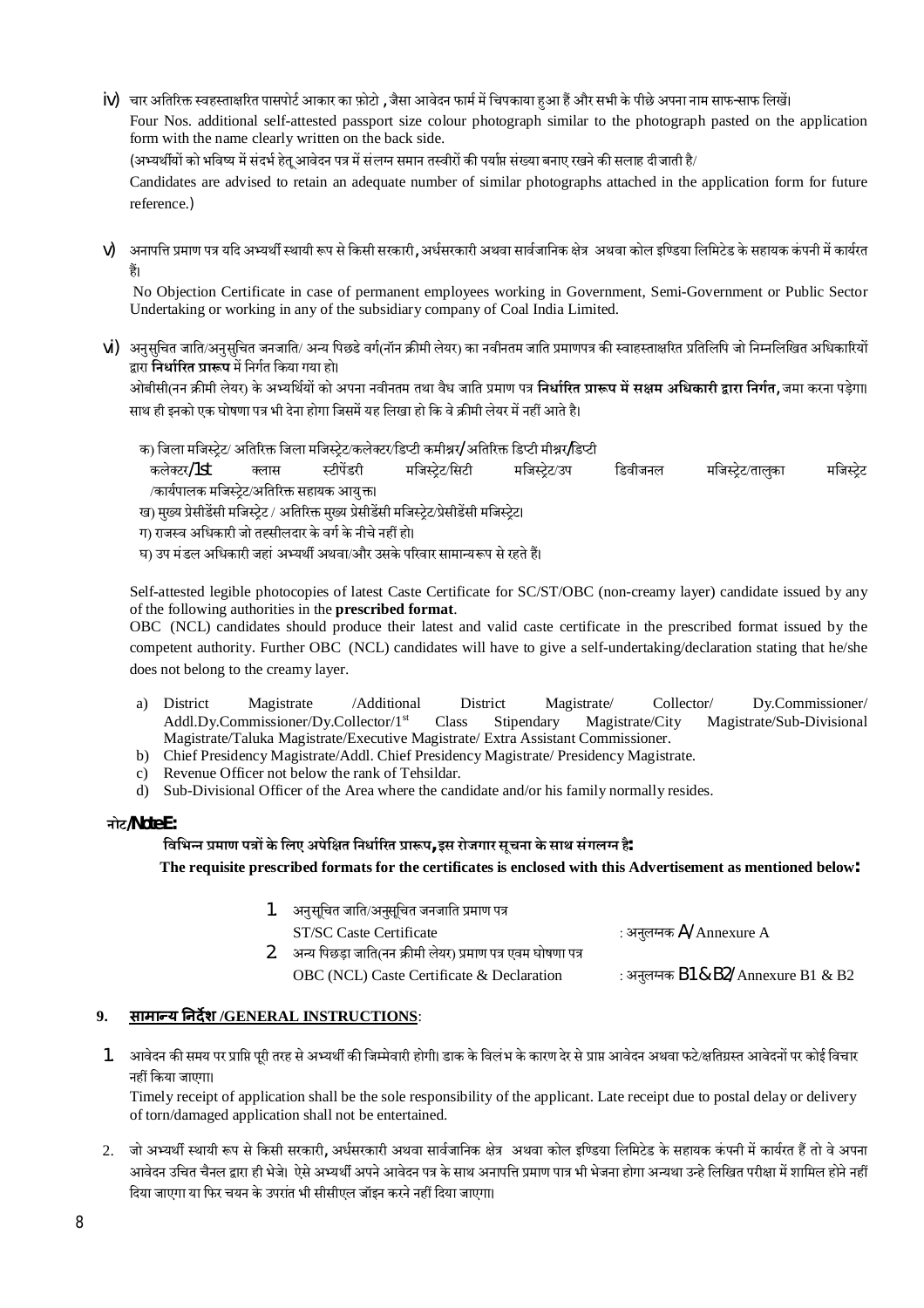Applicants who are permanent employee working in Government, Semi-Government or Public Sector Undertaking or working in any of the subsidiary company of Coal India Limited should apply **through proper channel** and have to enclose copy of "**No Objection Certificate"** with the hard copy of Application Form submitted Online, failing which they can be barred from appearing in the Written Test or may not be allowed to join the company if they qualify the Written Test.

3. अभ्यर्थी यह सुनिश्चित कर ले कि जिस पद के लिए वे आवेदन भर रहे हैं, वे उस पद के लिए योग्य है तथा उनके द्वारा दी गई जानकारी सही है। भर्ती प्रक्रिया के किसी भी स्तर पर यदि यह पाया गया की अभ्यर्थी न्यूनतम आवश्यक योग्यता पूर्ण नहीं कर रहे, या अभ्यर्थी ने गलत सूचना दी या कोई महत्वपूर्ण बात/सूचना को छुपाया है तो उसकी उम्मीदवारी ख़ारिज कर दी जाएगी। यदि भर्ती के बाद भी उपर्युक्त खामीयां पाई गई, तो उनके विरुद्ध कानूनी एवं अनुशासनिक कार्यवाही की जाएगी तथा उनकì सेवा भी समाĮ कì जा सकती है।

The candidates should ensure while applying that they fulfill the essential eligibility criteria and other requirements prescribed for the post for which they are applying and that the particulars furnished by them are correct in all respects. In case, it is detected at any stage of recruitment process that the candidates do not fulfill the essential eligibility criteria and /or do not comply with other requirements and /or he has furnished any incorrect / false information or has suppressed any relevant information / material fact(s), his/her candidature is liable to be rejected. If any of the above shortcomings is/are detected, even after appointment, his/her services are liable for suitable action including termination and prosecution.

- 4. कंपनी के पास बिना कोई कारण बताए किसी भी आवेदन को अस्वीकार करने का अधिकार सुरक्षित है। The Company reserves the right to reject any application without assigning any reason whatsoever.
- 5. सी.सी.एल.प्रबंधन का निर्णय सभी अभ्यर्थी के पात्रता, आवेदन की स्वीकृति या अस्वीकृति , अभ्यर्थी का चयन आदि से सम्बन्धित विषयों पर आंतिम तथा बाध्य होगा। इस विषय पर कोई पूछ-ताछ या पत्र-व्यवहार पर विचार नहीं किया जाएगा। The decision of CCL Management will be final & binding on all candidates on all matters relating to eligibility, acceptance or rejection of the application, selection of candidate etc. No enquiry/correspondence will be entertained in this regard.
- 6. प्रबंधन बिना सूचना दिये या कारण बताए, भर्ती प्रक्रिया में कोई भी संशोधन/पुनः निर्धारित /रद्द/निलम्बित करने का अधिकार सुरक्षित रखता है, प्रबंधन का निर्णय अंतिम होगा तथा कोई अपील स्वीकार नहीं की जाएगी।

The Management reserves the right to Revise / Reschedule / Cancel / suspend the recruitment process, if the need so arises, without assigning any further notice or reason thereof, the decision of the management shall be final and no appeal shall be entertained.

- 7. कोई भी अपूर्ण आवेदन ,बिना हस्ताक्षर/ फोटोग्राफ/डिमांड ड्राफ्ट (अगर लागू हो) का आवेदन, उचित प्रतिलिपि का ना होना अथवा अंतिम तिथि के पश्चात प्राप्त आवेदन को खारिज कर दिया जाएगा और इस विषय में कोई भी पत्र-व्यवहार या विचार नहीं किया जाएगा। Applications which are incomplete in any detail or without signature/photograph/Application Fee Receipt (if required) or without any of the required enclosures or received after the last date for receipt of applications will be rejected and no correspondence in this regard will be entertained.
- 8. अावेदक की उम्मीदवारी अनंतिम होगी एवं प्रमाण पत्र/प्रशंसापत्र के सत्यापन प्रतिवेदन पर आधारित होगा। The candidature of the applicant would be provisional & subject to subsequent verification of certificates /testimonials.
- 9. अभ्यर्थी को उनके हित में सलाह दी जाती है की आवेदन भरने के लिय अंतिम तारीख का इंतजार ना करें और उससे पहले आवेदन भरें दें ताकि अंतिम तिथि में सर्वर विफलता / जाम की संभावना से बच सकें। Candidates are advised in their own interest to apply much before the closing date and not to wait till the last date to avoid the possibility of server failure/jam.
- 10. यदि अभ्यर्थी अंतिम तिथि के भीतर आवेदन भरने में विफल होते हैं तो इसमें सीसीएल की कोई जिम्मेवारी नहीं होगी एवं सी.सी.एल के नियंत्रण से परे किसी भी अन्य कारण के लिए अपने आवेदन पत्र प्रस्तुत करने में सक्षम नहीं होने के लिए सी.सी.एल. जिम्मेवार नहीं है। CCL does not assume any responsibility for the candidates not being able to submit their application within the last date on account of the aforesaid reasons or for any other reason beyond the control of CCL.
- 11. विज्ञापन के अंग्रेजी और हिंदी संस्करणों के बीच यदि कोई भिन्नता हो तो, अंग्रेजी संस्करण प्रामाणिक रूप से मान्य होगा। If there is any variation between the English & Hindi versions of the Advertisement, English version may be treated as authentic.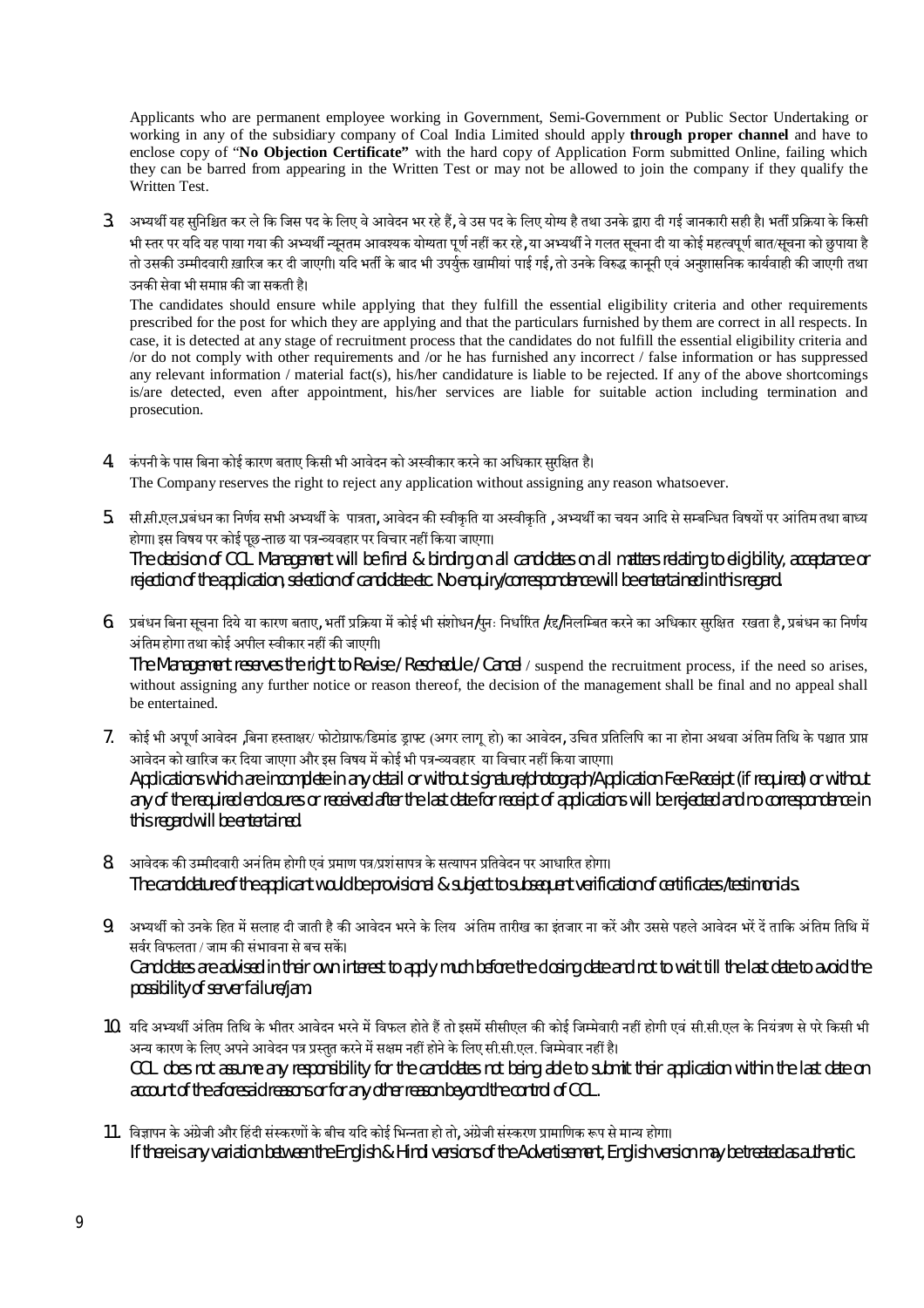- 12. यदि एक बार आवेदन भरा जा चुका है उसके उपरान्त, श्रेणी (सामान्य/अनुसूचित जाति/अनुसूचित जन जाति/ अन्य पीछरा वर्ग –क्रीमी लेयर को छोड़ कर) में परिवर्तन के लिए कोई भी अनुरोध नहीं माना जाएगा और तदनुसार लागू रियायत / छूट बढ़ाया नहीं जाएगा। Any request for a change in Category (General/SC/ST/OBC-NCL), once filled in the application form, will not be considered and accordingly, concession/relaxation applicable will not be extended.
- 13. पते में परिवर्तन के लिए कोई भी अनुरोध पर विचार नहीं किया जाएगा। Any Request for change of address will not be entertained.
- 14. यदि अभ्यर्थी की शैक्षणिक/व्यावसायिक/जाति प्रमाण पत्र/ आवेदन में जन्म की तिथि/ अभ्यर्थी के नाम/अपने पिता के नाम/उपनाम में पाया कोई फर्क/भिन्नता पाई गई तो उसकी उम्मीदवारी खारिज कर दी जाएगी। Candidature is also liable to be rejected if there is any difference/variation found in candidate's name/ his father's name, surname or date of birth in his educational/professional/technical/caste certificates vis-à-vis his/her application.
- 15. पात्रता मानदंडों को पूरा करने वाले आवेदकों को ही केवल लिखित परीक्षा के लिए बुलाया जाएगा और उनके प्रवेश पत्र /बुलावा पत्र पंजीकृत डाक के माध्यम से भेजा जाएगा। Applicants fulfilling the eligibility criteria will only be called for Written Examination and their admit card will be sent by Registered post.
- 16. जो अभ्यर्थी लिखित परीक्षा में विफल हुए हों, उनसे इस विषय में कोई भी पत्र-व्यवहार या विचार नहीं किया जाएगा। No correspondence will be entertained with the candidate not called for written test.
- 17. सीसीएल किसी प्रकार के प्राप्ति / डाक में देरी की जिम्मेदारी नहीं लेगा और न ही अभ्यर्थी द्वारा गलत ई मेल देने की वजह से ई मेल की अप्राप्ति की भी जि़म्मेदारी लेगा।

CCL takes no responsibility for non-receipt / postal delay of any sort or any loss of e-mail due to invalid /wrong e-mail ID provided by the candidates if sent.

- 18. चयन के लिए कोई भी तरह का छपना या किसी प्रकार के बाहरी दबाव को बढ़ावा देनेवाले उम्मीदवार को, अयोग्य घोषित कर दिया जाएगा। Any form of canvassing or bringing extraneous pressure will lead to disqualification and will render the candidate ineligible for selection.
- $19.$  हेल्पलाइन नंबर: 0651-2361034) कार्य दिवस पर 10:30 अपराह्न से 4:30 संध्या तक। Helpline No: 0651-2361034 between 10:30 AM to 4:30 PM on Working Days.
- 20. किसी भी प्रकार का विवाद रांची में अधिकारित होगा। Any dispute shall have civil jurisdiction at Ranchi.

21. इस रोजगार सूचना से संबन्धित सभी भविष्य के घोषनाएं जैसे संशोधन पत्र और रिजल्ट इत्यादि केवल सीसीएल की वेबसाइट www.centralcoalfields.in पर प्रदर्शित किए जाएंगे। सभी अभ्यर्थीयों से अनुरोध हैं कि वे हमारी वेबसाइट पर जाकर चयन प्रक्रिया के प्रत्येक चरण पर अदयतन करें. इस रोज़गार अधिसूचना से संबन्धित प्रश्न mgrrct.ccl@coalindia.in के माध्यम से हमारे भर्ती टीम को सम्बोधित किया जा सकता हैं। All future announcements in connection with these vacancies including corrigendum (if any)  $\&$  results would be made only on the website www.centralcoalfields.in . Candidates are advised to visit the website for updates. Also, all related queries to this Employment notification may be addressed to our Recruitment team through mgrrct.ccl@coalindia.in.

### **मह×वपूण[Ǔतͬथयाँ/ IMPORTANT DATES**

| ऑनलाइन आवेदन प्रारम्भ होने के तिथि/ Submission of Online application will commence from                                                                                                                                                                                                          | 10/08/2018 |  |  |
|--------------------------------------------------------------------------------------------------------------------------------------------------------------------------------------------------------------------------------------------------------------------------------------------------|------------|--|--|
| ऑनलाइन आवेदन के लिए अंतिम तिथि/ Last date for Online application                                                                                                                                                                                                                                 | 10/09/2018 |  |  |
| ऑनलाइन भरे गए आवेदन का प्रिंट-आउट सभी प्रासंगिक दस्तावेजों साथ अधिमानतः/ सामान्यतः पंजीकृत डाक अथवा<br>स्पीड पोस्ट द्वारा प्राप्ति की अंतिम तिथि<br>Last date of receipt of the printout of Online applications along with supporting<br>documents sent preferably by Registered Post/Speed Post | 20/09/2018 |  |  |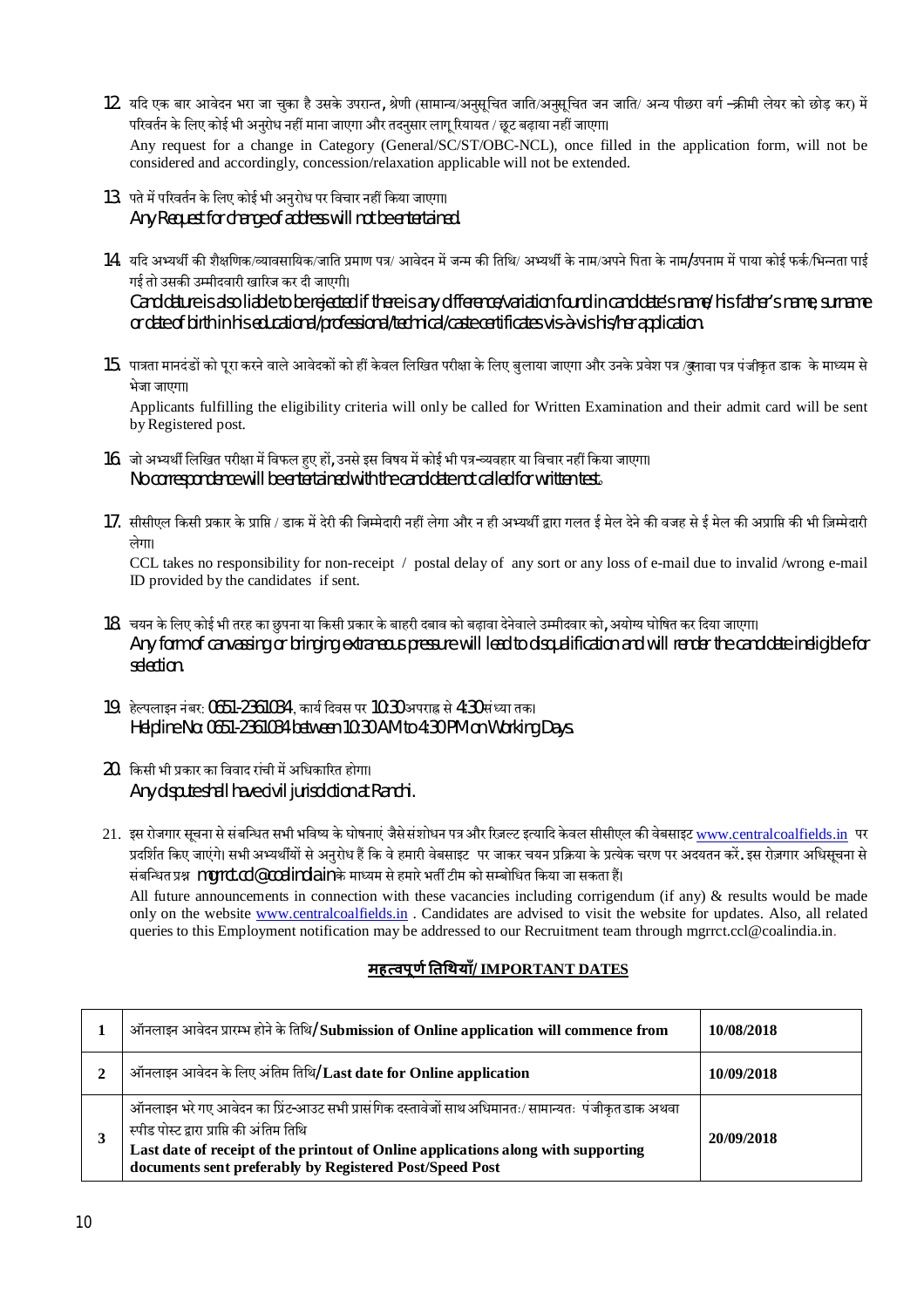#### **FORM OF CERTIFICATE TO BE PRODUCED BY A CANDIDATE BELONGING TO SCHEDULED CASTE OR SCHEDULED TRIBE CANDIDATE APPLYING FOR APPOINTMENT TO POSTS UNDER THE GOVERNMENT OF INDIA**

1. This is to certify that Shri/Shrimati/Kumari\*........................................ son/daughter\* of .............................................................. of village/town\* ........................... in District/Division\*............................. of the State/Union Territory\* ........................ belongs to the.......................... Caste/Tribe\* which is recognised as a Scheduled Caste/Scheduled Tribe\* under:- @ The Constitution (Scheduled Castes) Order, 1950 @ The Constitution (Scheduled Tribes) Order, 1950 @ The Constitution (Scheduled Castes) Union Territories Order, 1951 @ The Constitution (Scheduled Tribes) Union Territories Order, 1951 [as amended by the Scheduled Castes and Scheduled Tribes List (Modification) Order, 1956; the Bombay Reorganisation Act, 1960, the Punjab Reorganisation Act, 1966, the State of Himachal Pradesh Act, 1970, the North Eastern Areas (Reorganisation) Act, 1971, the Scheduled Castes and Scheduled Tribes Order (Amendment) Act, 1976., the State of Mizoram Act, 1986, the State of Arunachal Pradesh Act, 1986 and the Goa, Daman and Diu (Reorganisation) Act, 1987.] @ The Constitution (Jammu and Kashmir) Scheduled Castes Order, 1956 @ The Constitution (Andaman and Nicobar Islands) Scheduled Tribes Order, 1959 as amended by the Scheduled Castes and Scheduled Tribes Order (Amendment) Act, 1976 @ The Constitution (Dadar and Nagar Haveli) Scheduled Castes Order, 1962 @ The Constitution (Dadar and Nagar Haveli) Scheduled Tribes Order, 1962 @ The Constitution (Pondicherry) Scheduled Castes Order, 1964 @ The Constitution (Uttar Pradesh) Scheduled Tribes Order, 1967 @ The Constitution (Goa, Daman and Diu) Scheduled Castes Order, 1968 @ The Constitution (Goa, Daman and Diu) Scheduled Tribes Order, 1968 @ The Constitution (Nagaland) Scheduled Tribes Order, 1970 @ The Constitution (Sikkim) Scheduled Castes Order, 1978 @ The Constitution (Sikkim) Scheduled Tribes Order, 1978 @ The Constitution (Jammu & Kashmir) Scheduled Tribes Order, 1989 @ The Constitution (SC) Order (Amendment) Act, 1990 @ The Constitution (ST) Order (Amendment) Act, 1991 @ The Constitution (ST) Order (Second Amendment) Act, 1991 @ The Scheduled Castes and Scheduled Tribes Orders (Amendment) Act 2002 @ The Constitution (Scheduled Castes) Order (Amendment) Act, 2002 @ The Constitution (Scheduled Castes and Scheduled Tribes) Orders (Amendment) Act, 2002 @ The Constitution (Scheduled Castes) Orders (Second Amendment) Act, 2002 % 2. Applicable in the case of Scheduled Castes/Scheduled Tribes persons who have migrated from one State/Union Territory Administration to another. This certificate is issued on the basis of the Scheduled Castes / Scheduled Tribes\* Certificate issued to Shri /Smt / Kumari\*………………………. …………………………Father /Mother\* of Sri / Smt /Kumari …………………..of village /town…………………………………………………in District/Division\*…………………………… of the State/Union Territory\*………………………. who belong to the………………Caste / Tribe\* which is recognized as a Scheduled Caste/Scheduled Tribe\* in the State/Union Territory\* issued by the ……[Name of the authority] vide their No. ………………………………………………………………………………………… % 3. Shri/Shrimati/Kumari\*............................................... and/or\* his/her\* family ordinarily resides in village/town\*............................. of..............................District/Division\* of the State/Union Territory\* of.............................................. **Place: ..................................... Signature................................................**

**Date: ......................................** 

**\*\*Designation............................................**

**(With Seal of Office) State/Union Territory\***

\*Please delete the words which are not applicable.

@Please quote specific Presidential Order.

% Delete the paragraph which is not applicable.

NOTE: The term "ordinarily reside(s)" used here will have the same meaning as in Section 20 of the Representation of the People Act, 1950.

\*\*List of authorities empowered to issue Scheduled Caste/Scheduled Tribe Certificate.

- (i) District Magistrate/Additional District Magistrate/Collector/Deputy Commissioner/ Additional Deputy Commissioner/Deputy Collector/1st Class Stipendiary Magistrate/† Sub-Divisional Magistrate/Taluka Magistrate/Executive Magistrate/ Extra Assistant Commissioner. †(not below of the rank of 1st Class Stipendiary Magistrate).
- (ii) Chief Presidency Magistrate/Additional Chief Presidency Magistrate/Presidency Magistrate.

(iii) Revenue Officers not below the rank of Tehsildar.

- (iv) Sub Divisional Officer of the area where the candidate and/or his/her family normally resides.
- (v) Administrator/Secretary to Administrator/Development Officer (Lakshadweep)